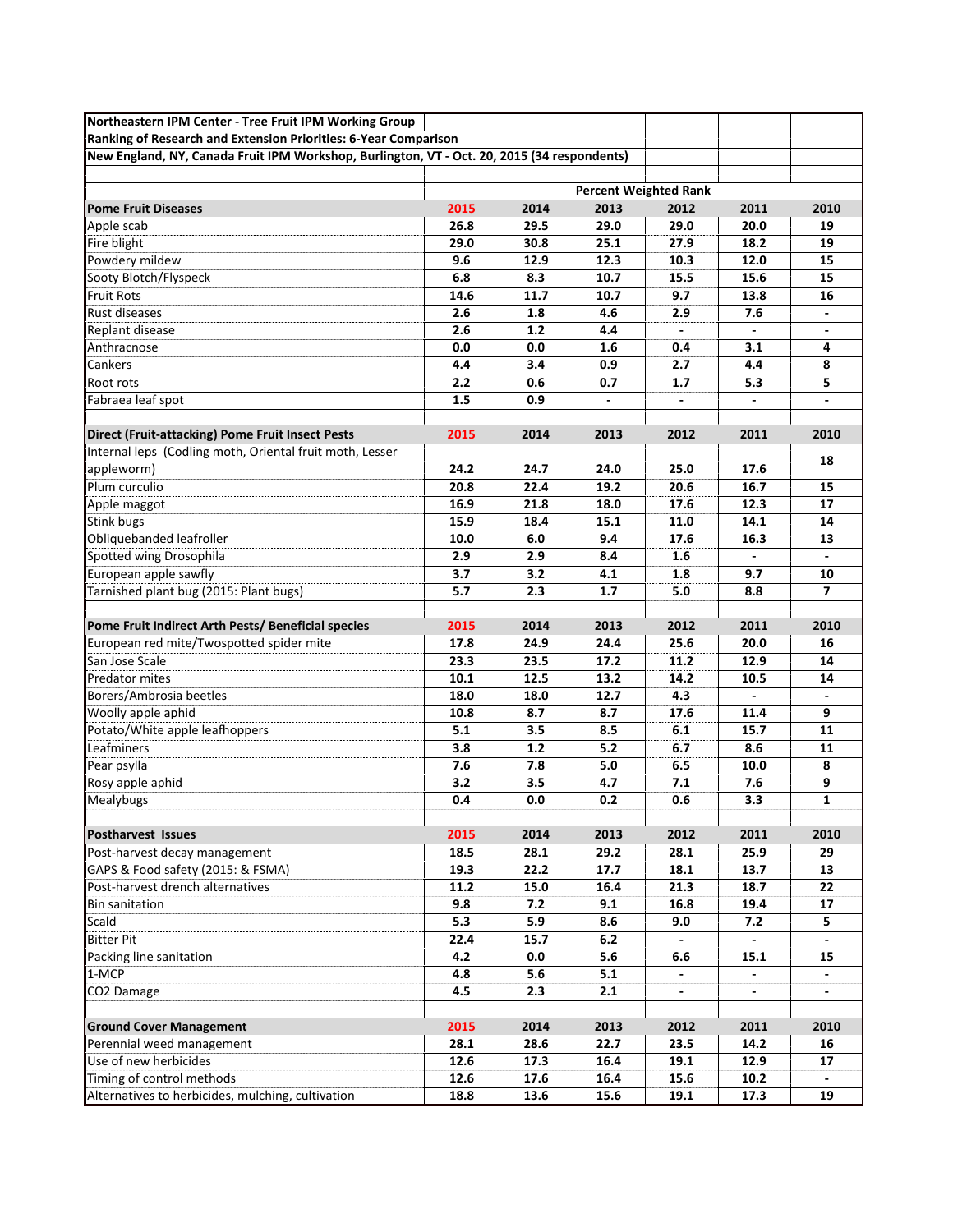| <b>Ground Cover Management (contd.)</b>                 | 2015 | 2014 | 2013 | 2012           | 2011           | 2010                        |
|---------------------------------------------------------|------|------|------|----------------|----------------|-----------------------------|
| Herbicide resistance                                    | 7.2  | 5.5  | 7.4  | 8.5            | 12.4           |                             |
| Weed biology & ID                                       | 9.1  | 5.5  | 7.4  | 3.3            | 8.9            | 11                          |
| Winter injury, etc. from glyphosate                     | 6.5  | 7.8  | 7.1  | 8.1            | 9.8            | 15                          |
| Nutrient competition                                    | 3.5  | 1.4  | 6.0  | 2.3            | 5.3            | 11                          |
| Best use of old herbicides                              | 1.6  | 2.0  | 1.1  | 0.6            | 8.9            | 13                          |
|                                                         |      |      |      |                |                |                             |
| <b>Vertebrate Pests</b>                                 | 2015 | 2014 | 2013 | 2012           | 2011           | 2010                        |
| Deer                                                    | 28.9 | 35.8 | 28.8 | 31.8           | 33.3           | 32                          |
| Voles                                                   | 27.3 | 29.2 | 25.5 | 24.7           | 26.7           | 29                          |
| <b>Birds</b>                                            | 17.9 | 23.3 | 23.6 | 21.3           | 33.3           | 27                          |
| Rabbits                                                 | 4.9  | 7.5  | 7.1  | 6.4            | 0.0            | 5                           |
| <b>Turkeys</b>                                          | 6.1  | 6.0  | 5.8  | 8.0            | 0.0            | $\overline{\mathbf{3}}$     |
| Goundhogs                                               | 8.6  | 3.5  | 5.5  | 5.2            | 6.7            | 4                           |
| Canada geese                                            | 3.3  | 0.9  | 3.6  | 1.6            |                |                             |
| <b>Beavers</b>                                          | 0.2  | 1.3  | 0.3  | 0.8            | 0.0            | 0                           |
| Porcupines                                              | 2.3  |      |      |                |                |                             |
| Raccoons                                                | 0.5  |      |      |                |                |                             |
|                                                         |      |      |      |                |                |                             |
| <b>Application Technology Issues</b>                    | 2015 | 2014 | 2013 | 2012           | 2011           | 2010                        |
| Spray coverage vs. control                              | 26.9 | 30.0 | 25.1 | 27.3           | 19.0           | 19                          |
| Calibration                                             | 24.1 | 23.9 | 21.1 | 19.2           | 17.2           | 18                          |
| Drift management                                        | 15.9 | 14.4 | 15.9 | 16.1           | 16.7           | 19                          |
| Adjuvants w/ thinners (instead of oil)                  | 8.9  | 8.1  | 11.0 | 9.8            | 12.2           | $\blacksquare$              |
| Phytotoxicity and fruit finish                          | 12.9 | 13.9 | 8.7  |                |                |                             |
| Canopy spray issues                                     | 6.1  | 3.9  | 7.0  | 11.3           | 14.5           | 18                          |
| Fixed spraying systems                                  | 1.2  | 2.8  | 6.8  | 9.0            | 7.2            | 9                           |
| Single-sided sprays in high density plantings           | 3.0  | 2.5  | 2.6  | 6.0            | 8.6            | 8                           |
| Herbicide shields                                       | 1.2  | 0.6  | 1.9  | 1.3            | 4.5            | 9                           |
|                                                         |      |      |      |                |                |                             |
| <b>Pest Management Education Issues</b>                 | 2015 | 2014 | 2013 | 2012           | 2011           | 2010                        |
| Workshops for advisors/growers                          | 20.3 | 27.8 | 22.4 | 22.7           | 18.0           | 19                          |
| Orchard demos                                           | 9.3  | 14.2 | 14.8 | 17.7           | 15.6           | 19                          |
| <b>Production Guidelines publication</b>                | 15.7 | 20.6 | 13.4 | ÷.             | $\overline{a}$ | $\mathcal{L}^{\mathcal{A}}$ |
| Web-based delivery methods                              | 14.9 | 17.4 | 9.5  | 16.2           | 14.7           | 19                          |
| Pesticide applicator workshops                          | 6.6  | 6.1  | 9.2  | 9.1            | 10.9           | 13                          |
| Pesticide safety programs                               | 3.8  | 2.0  | 9.0  | 3.9            | 8.1            | 9                           |
| Smart phone apps                                        | 10.9 | 5.8  | 7.5  | 8.7            | 8.1            | $\blacksquare$              |
| Consumer education                                      | 9.1  | 4.6  | 5.6  | 8.6            | 10.0           | 14                          |
| Biocontrol demos                                        | 4.6  | 0.6  | 5.1  | 7.1            | 6.6            | 9                           |
| Education for policy makers                             | 4.2  | 0.9  | 3.4  | 5.2            | 8.1            |                             |
| Virtual IPM workshops based on plant growth simulations | 0.6  |      |      |                |                |                             |
|                                                         |      |      |      |                |                |                             |
| <b>General IPM Issues</b>                               | 2015 | 2014 | 2013 | 2012           | 2011           | 2010                        |
| Pesticide resistance                                    | 17.4 | 22.0 | 22.6 | 22.6           | 19.8           | 19                          |
| Invasive/exotic species                                 | 19.6 | 24.6 | 15.6 | 25.5           | 17.6           |                             |
| Weather/information delivery systems                    | 19.0 | 20.6 | 15.4 | 15.3           | 13.5           | 12                          |
| Cost reduction                                          | 6.8  | 7.7  | 10.3 | 13.9           | 9.9            | 10                          |
| Pollinator conservation                                 | 8.2  | 10.3 | 9.8  | $\blacksquare$ |                |                             |
| Organic production                                      | 3.8  | 4.6  | 8.9  | 6.5            | 9.0            | 11                          |
| Pheromone technology                                    | 10.4 | 4.0  | 6.8  | 7.9            | 9.9            | 11                          |
| OP/carbamate replacements                               | 5.4  | 2.6  | 4.2  | 5.9            | 8.6            | 17                          |
| Abandoned orchard impact                                | 1.6  | 0.9  | 3.3  | 2.2            | 4.5            | 9                           |
| IFP certification                                       | 1.0  | 0.6  | 2.8  | 0.2            | 6.3            | 8                           |
| Groundwater monitoring                                  | 0.8  | 0.0  | 0.5  | 0.0            | 0.9            | 4                           |
| Metrics of IPM adoption                                 | 5.8  | 4.6  |      |                |                |                             |
|                                                         |      |      |      |                |                |                             |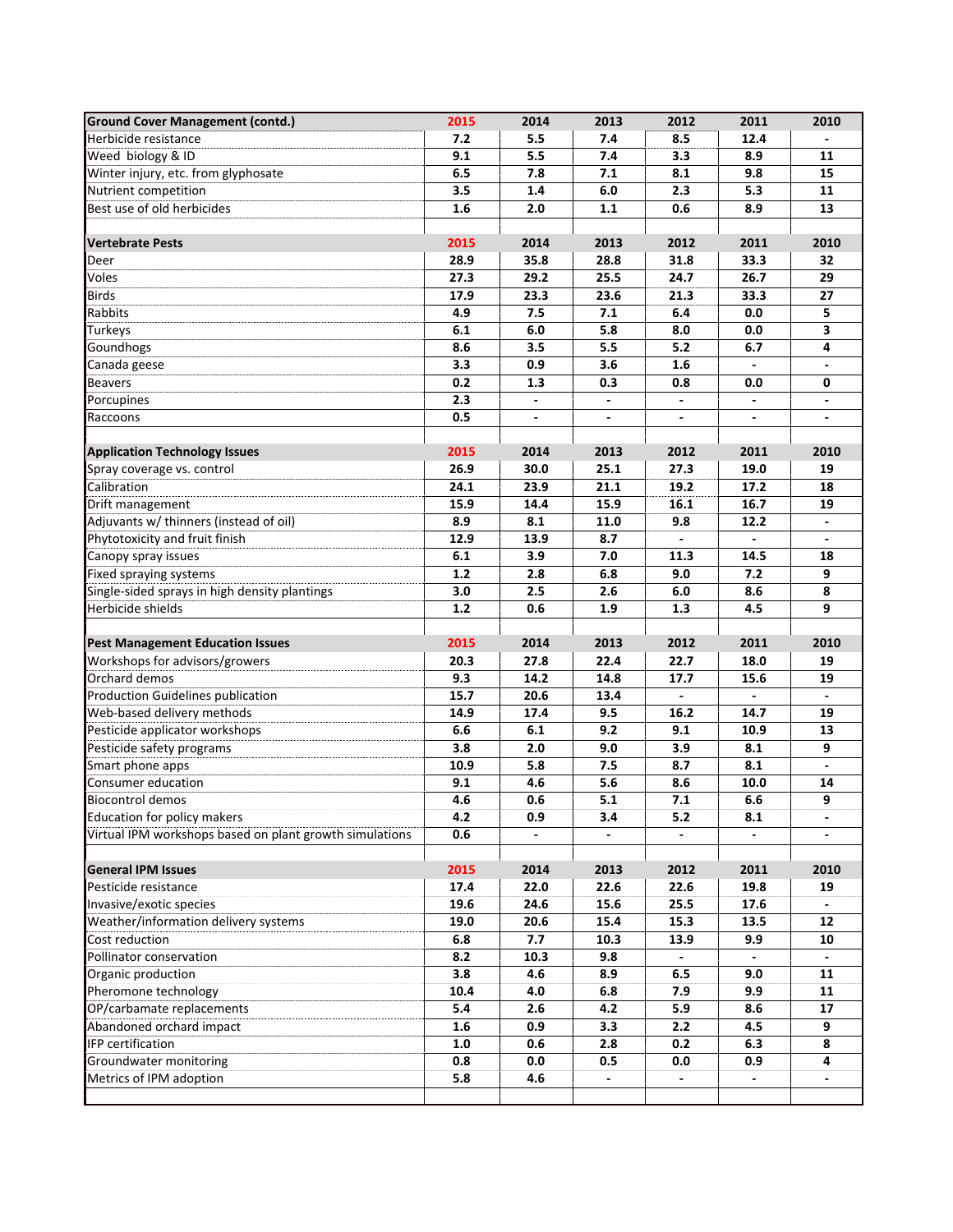| <b>Regulatory Issues</b>                        | 2015 | 2014 | 2013 | 2012           | 2011           | 2010           |
|-------------------------------------------------|------|------|------|----------------|----------------|----------------|
| Pesticide registration procedures/restrictions  | 14.6 | 25.2 | 23.2 | 23.4           | 17.0           |                |
| Clarification of labels                         | 13.8 | 18.2 | 15.8 | 13.7           | 15.0           | 13             |
| <b>Harmonization of labels</b>                  | 8.3  | 15.7 | 14.8 | 12.4           | 11.0           | 11             |
| Invasive species                                | 14.2 | 17.6 | 12.8 | 15.8           | 7.5            | 12             |
| Production standards for imports/exports (MRLs) | 2.2  | 9.6  | 10.7 | 9.3            | 16.0           | 11             |
| Right-to-farm/drift issues                      | 5.9  | 8.0  | 7.9  | 13.0           | 8.0            | 12             |
| Smaller package sizes                           | 5.5  | 4.8  | 3.8  | 3.8            | 6.5            | $\overline{ }$ |
| Use of "Generally Regarded As Safe" products    | 2.8  | 1.0  | 3.6  | 4.8            | 6.5            |                |
| Labor Regulations                               | 9.5  | 1.9  | 2.5  |                |                |                |
| Surface water regulations                       | 13.4 | 0.6  | 2.2  | 3.4            | 8.0            | 10             |
| Fast-track NYS label registrations              | 0.4  | 0.3  | 1.6  | $\blacksquare$ | $\blacksquare$ |                |
| Updates on WPS                                  | 2.8  | 0.3  | 1.1  | 0.4            | 4.5            | 9              |
| Pollinator protection                           | 6.7  |      |      |                |                |                |
|                                                 |      |      |      |                |                |                |
| Peach Direct (fruit-attacking) Insect Pests     | 2015 | 2014 | 2013 | 2012           | 2011           |                |
| Brown marmorated & other stink bugs             | 25.9 | 33.6 | 25.9 | 26.7           | 21.0           |                |
| Plum curculio                                   | 16.3 | 19.9 | 22.4 | 18.2           | 16.7           |                |
| Oriental fruit moth                             | 20.1 | 24.1 | 20.5 | 20.3           | 15.9           |                |
| Spotted wing Drosophila                         | 13.7 | 12.4 | 17.5 | 19.1           | 18.1           |                |
| Tarnished plant bug (2015: Plant bugs)          | 13.1 | 11.6 | 9.9  | 12.7           | 15.9           |                |
| Obliquebanded leafroller                        | 2.9  | 2.5  | 3.8  | 1.8            | 8.7            |                |
| Western flower thrips                           | 1.9  | 0.0  | 0.0  | $1.2$          | 3.6            |                |
| Japanese beetle                                 | 6.1  |      |      |                |                |                |
|                                                 |      |      |      |                |                |                |
| <b>Peach Indirect Arthropod Pests</b>           | 2015 | 2014 | 2013 | 2012           | 2011           |                |
| Peachtree borers                                | 31.1 | 33.2 | 33.8 | 35.8           | 19.6           |                |
| Japanese beetle                                 | 20.1 | 24.9 | 24.4 | 22.2           | 21.0           |                |
| Green peach aphid                               | 13.6 | 14.1 | 15.1 | 9.8            | 13.3           |                |
| <b>Mites</b>                                    | 12.5 | 12.4 | 13.3 | 16.5           | 16.1           |                |
| <b>Scales</b>                                   | 17.4 | 14.5 | 11.6 | 6.3            | 15.4           |                |
| American plum borer                             | 5.3  | 2.5  | 1.8  | 8.5            | 14.7           |                |
|                                                 |      |      |      |                |                |                |
| <b>Peach Diseases</b>                           | 2015 | 2014 | 2013 | 2012           | 2011           |                |
| Brown rot                                       | 32.7 | 38.3 | 30.7 | 32.0           | 19.9           |                |
| <b>Bacterial spot</b>                           | 25.1 | 30.4 | 24.9 | 22.9           | 19.1           |                |
| Peach leaf curl                                 | 11.2 | 14.5 | 11.1 | 15.0           | 16.2           |                |
| Powdery mildew                                  | 4.8  | 8.9  | 10.0 | 7.0            | 3.7            |                |
| X-disease                                       | 10.8 | 7.5  | 8.4  | 6.5            | 11.8           |                |
| Perennial canker                                | 8.8  | 7.5  | 5.7  | 4.7            | 8.8            |                |
| Peach scab                                      | 3.6  | 0.0  | 3.8  | 6.7            | 9.6            |                |
| Phytophthora rots                               | 3.2  | 3.3  | 3.1  | 2.3            | 6.6            |                |
| Plum pox                                        | 1.6  | 6.1  | 2.3  | 2.9            | 4.4            |                |
|                                                 |      |      |      |                |                |                |
| <b>Cherry Arthropod Pests</b>                   | 2015 | 2014 | 2013 | 2012           | 2011           |                |
| Spotted wing Drosophila                         | 19.3 | 26.8 | 24.3 | 29.1           | 17.8           |                |
| Plum curculio                                   | 16.0 | 23.2 | 20.7 | 22.7           | 15.8           |                |
| Cherry fruit flies                              | 15.1 | 18.6 | 20.7 | 14.4           | 16.5           |                |
| Japanese beetle                                 | 12.3 | 15.9 | 13.6 | 12.7           | 12.5           |                |
| Peachtree borers                                | 6.6  | 9.1  | 9.3  | 4.2            | 8.6            |                |
| Brown marmorated stink bug                      | 8.5  | 3.6  | 5.7  | 12.5           | 10.5           |                |
| Aphids                                          | 9.9  | 0.5  | 5.0  | 3.6            | 8.6            |                |
| American plum borer                             | 4.2  | 0.0  | 0.7  | 0.6            | 8.6            |                |
| <b>Scales</b>                                   | 8.0  | 4.1  | 0.0  | 0.3            | 1.3            |                |
|                                                 |      |      |      |                |                |                |
|                                                 |      |      |      |                |                |                |
|                                                 |      |      |      |                |                |                |